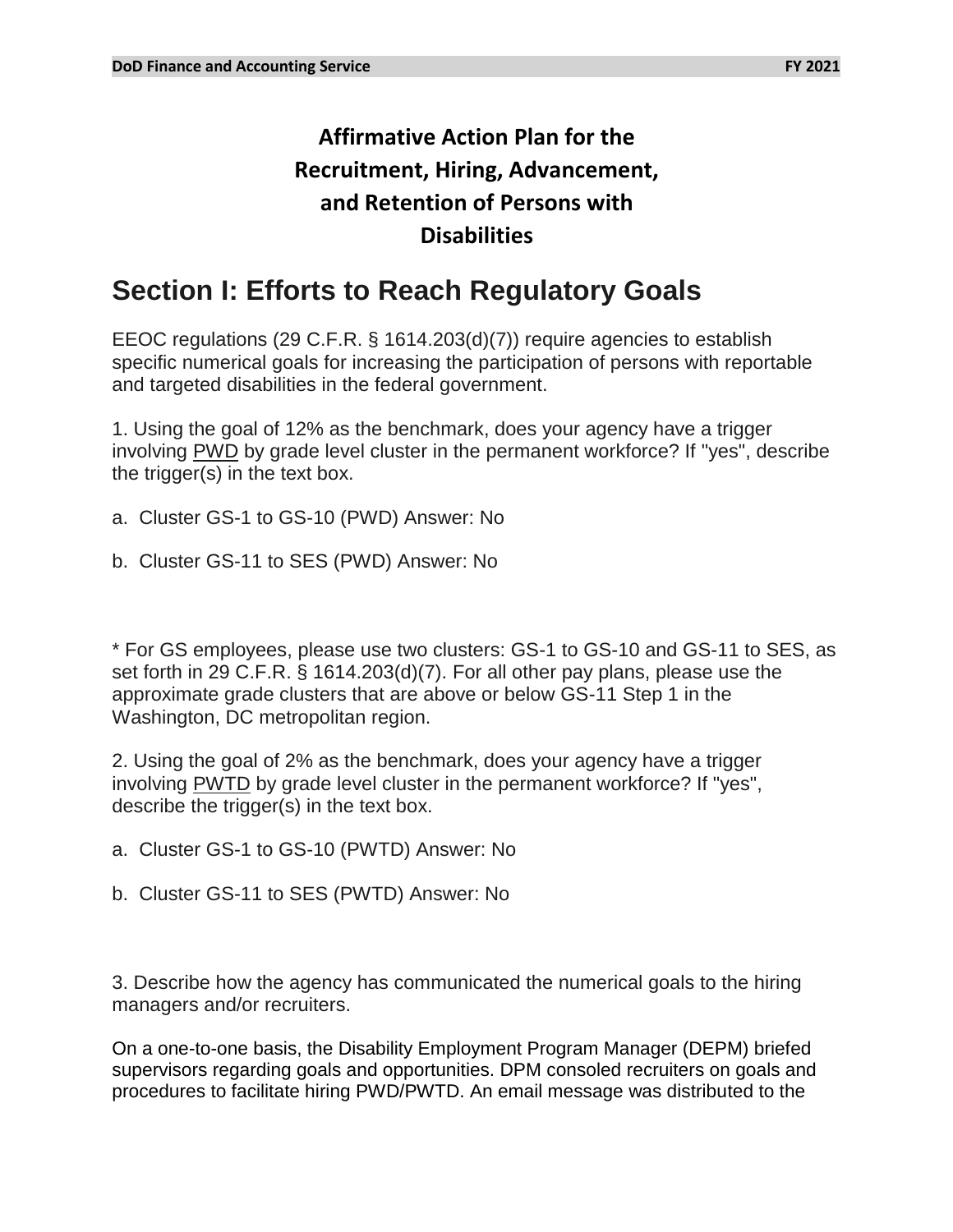entire DFAS workforce that communicated the 3% PWTD inclusion goal and asked that employees verify their disability status in their personnel file.

### **Section II: Model Disability Program**

Pursuant to 29 C.F.R. § 1614.203(d)(1), agencies must ensure sufficient staff, training and resources to recruit and hire persons with disabilities and persons with targeted disabilities, administer the reasonable accommodation program and special emphasis program, and oversee any other disability hiring and advancement program the agency has in place.

## **A. PLAN TO PROVIDE SUFFICIENT & COMPETENT STAFFING FOR DISABILITY PROGRAM**

1. Has the agency designated sufficient qualified personnel to implement its disability program during the reporting period? If "no", describe the agency's plan to improve the staffing for the upcoming year.

#### Answer: Yes

2. Identify all staff responsible for implementing the agency's disability employment program by the office, staff employment status, and responsible official.

| Disability Program Task                                                                                    | # of FTE Staff by<br><b>Employment Status</b> |              |                |                    | <b>Responsible Official</b><br>(Name, Title, Office, Email)                                                                                           |  |
|------------------------------------------------------------------------------------------------------------|-----------------------------------------------|--------------|----------------|--------------------|-------------------------------------------------------------------------------------------------------------------------------------------------------|--|
|                                                                                                            | Full<br>Time                                  | Part<br>Time |                | Collateral<br>Duty |                                                                                                                                                       |  |
| Processing applications<br>from PWD and PWTD                                                               | 1                                             | $\Omega$     | $\overline{0}$ |                    | Teresa Hatcher, Human<br><b>Resources Specialist, HR Shared</b><br>Services,<br>teresa.a.hatcher3.civ@mail.mil                                        |  |
| Answering questions<br>from the public about<br>hiring authorities that<br>take disability into<br>account |                                               | 0            | $\overline{0}$ |                    | Lauren A. Aggen, Disability<br>Employment Program Manager,<br><b>Office of Equal Opportunity</b><br>Programs,<br>lauren.a.aggen.civ@mail.mil          |  |
| Processing reasonable<br>accommodation requests<br>from applicants and<br>employees                        |                                               | 0            | 0              |                    | Connie Hoeferkamp, Labor and<br><b>Employee Relations Specialist,</b><br>Human Resources, Shared<br>Services,<br>connie.s.hoeferkamp.civ@mail.m<br>Ĩİ |  |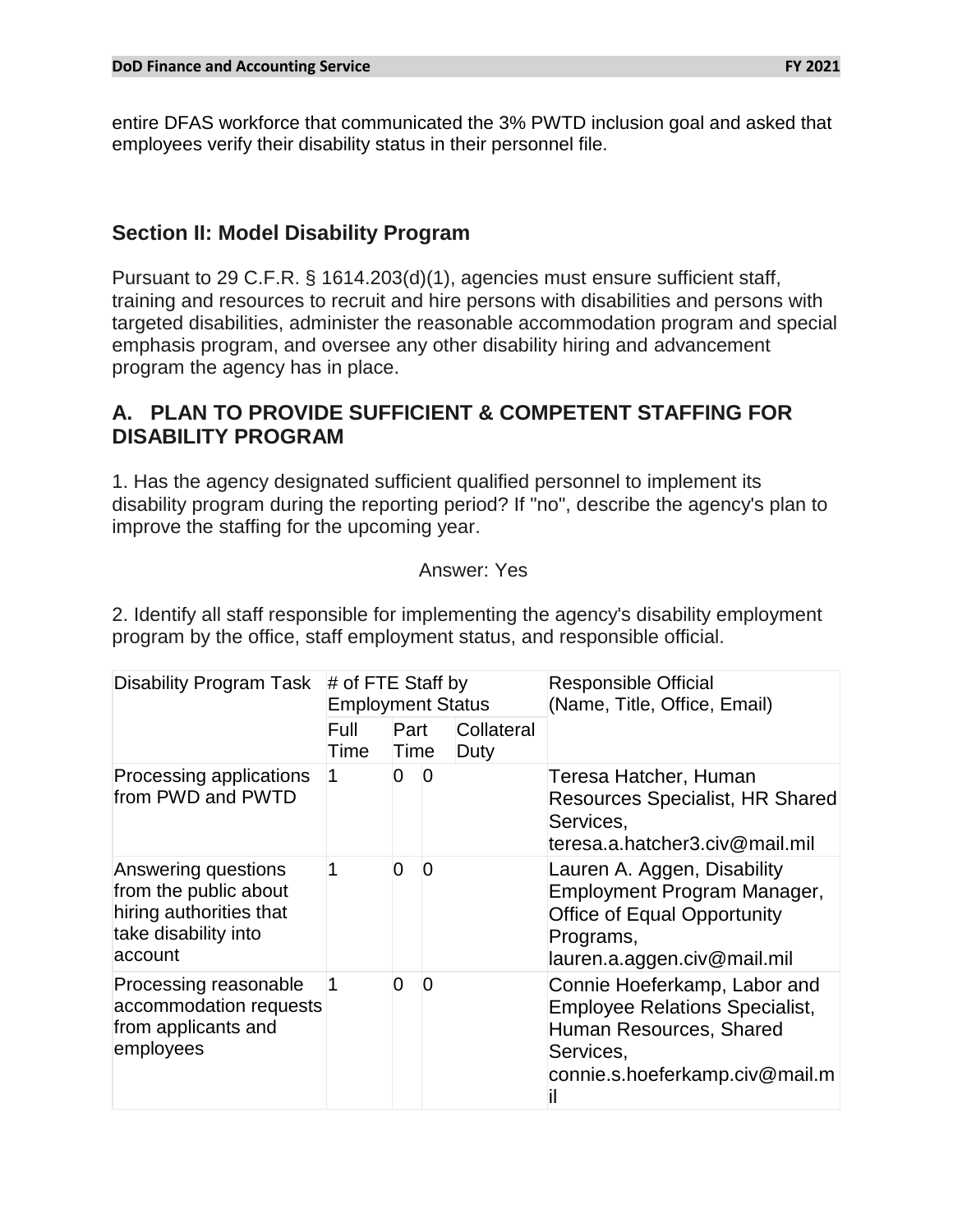| FY 2021 |  |
|---------|--|
|---------|--|

| Section 508 Compliance 1                                      |   |   |   | Jaye Miller, DFAS Section 508<br>Coordinator, Information and<br>Technology,<br>jaye.p.miller.civ@mail.mil                                   |
|---------------------------------------------------------------|---|---|---|----------------------------------------------------------------------------------------------------------------------------------------------|
| <b>Architectural Barriers Act 1</b><br>Compliance             |   | 0 | 0 | Lauren A. Aggen, Disability<br>Employment Program Manager,<br><b>Office of Equal Opportunity</b><br>Programs,<br>lauren.a.aggen.civ@mail.mil |
| <b>Special Emphasis</b><br>Program for PWD and<br><b>PWTD</b> | 0 | 0 | 5 | Cynthia Ice-Bones, Deputy<br>Director, Office of Equal<br>Opportunity Programs,<br>cynthia.g.ice-bones.civ@mail.mil                          |

3. Has the agency provided disability program staff with sufficient training to carry out their responsibilities during the reporting period? If "yes", describe the training(s) that disability program staff have received. If "no", describe the training(s) planned for the upcoming year.

#### Answer: Yes

Reasonable Accommodation for the Federal Workplace; U.S. Equal Employment Opportunity Commission Annual Training Seminar

## **B. PLAN TO ENSURE SUFFICIENT FUNDING FOR THE DISABILITY PROGRAM**

Has the agency provided sufficient funding and other resources to successfully implement the disability program during the reporting period? If "no", describe the agency's plan to ensure all aspects of the disability program have sufficient funding and other resources.

Answer: Yes

## **Section III: Program Deficiencies in the Disability Program**

In Part G of its FY 2020 MD-715 report, the agency identified the following program deficiencies involving its disability program: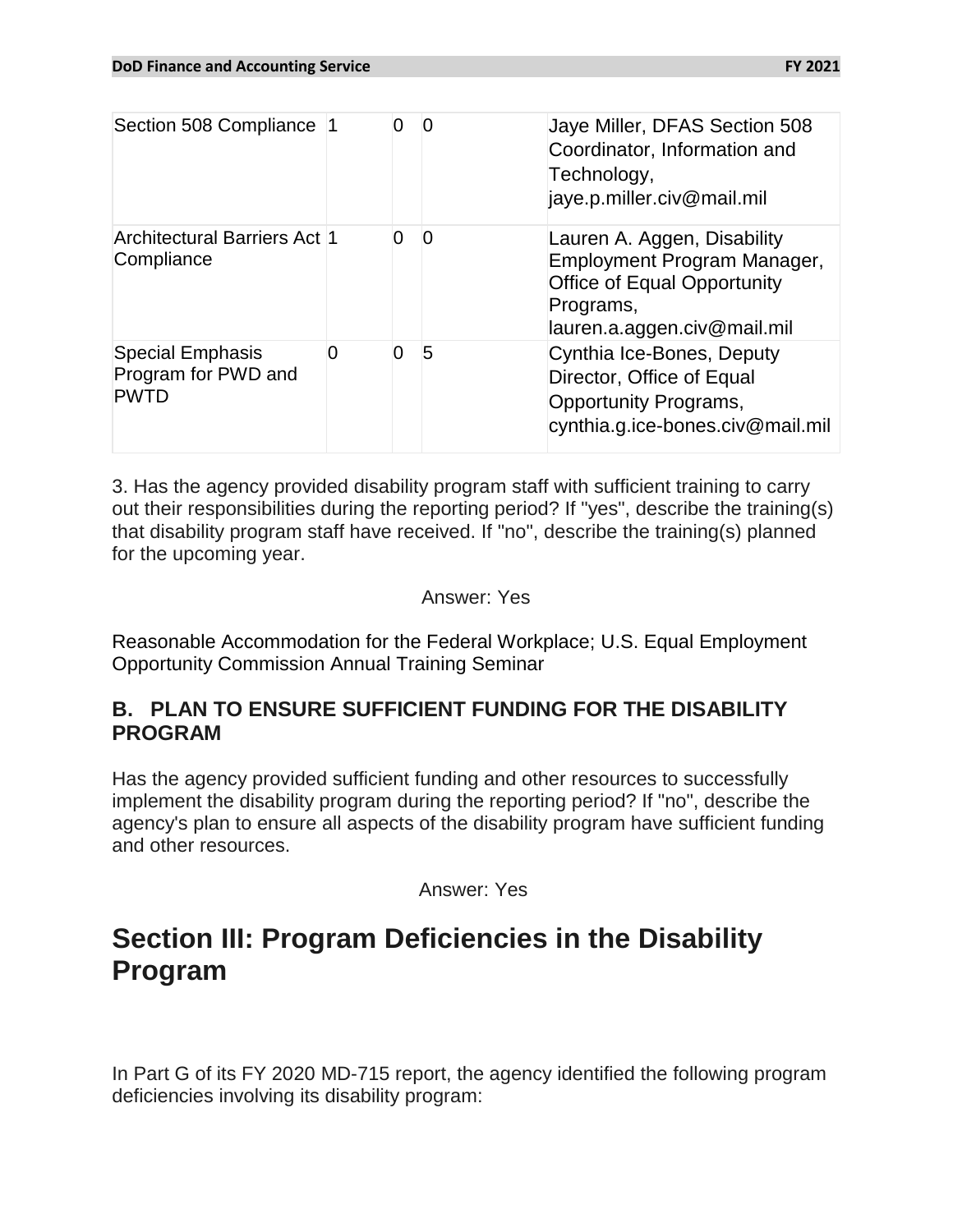| <b>Program Deficiencies</b>                                                                                                                                                                                                                                   | <b>Agency Comments</b>                                                              |
|---------------------------------------------------------------------------------------------------------------------------------------------------------------------------------------------------------------------------------------------------------------|-------------------------------------------------------------------------------------|
| Does the agency process all accommodation requests<br>within the time<br>frame set forth in its reasonable accommodation<br>procedures? [see MD-715, II(C)] If "no", please provide<br>the percentage of timely-processed requests in the<br>comments column. | Reasonable Accommodation<br>Workflow will be implemented<br>$\overline{P}$ in FY 22 |

# **Section IV: Plan to Recruit and Hire Individuals with Disabilities**

Pursuant to 29 C.F.R. § 1614.203(d)(1)(i) and (ii), agencies must establish a plan to increase the recruitment and hiring of individuals with disabilities. The questions below are designed to identify outcomes of the agency's recruitment program plan for PWD and PWTD.

## **A. PLAN TO IDENTIFY JOB APPLICANTS WITH DISABILITIES**

1. Describe the programs and resources the agency uses to identify job applicants with disabilities, including individuals with targeted disabilities.

DFAS participates in the Workforce Recruitment Program (WRP). DFAS provides recruiters to conduct interviews with students. DFAS hired four summer interns under the WRP in 2020. One WRP candidate accepted a permanent position within DFAS and therefore DFAS hired a total of 5 WRP students. Additionally, DFAS established a project team consisting of members of OEOP, Human Resources, and Human Capital to improve the usage of the WRP. The project team conducted outreach and provided informational meetings to key DFAS site staff to encourage greater usage of the WRP. The project team also conducted searches of the WRP database and provided key DFAS site staff with the resumes of highly qualified candidates for consideration.

DFAS established the Hire a Hero Program. DFAS is committed to providing employment opportunities for men and women who have honorably served on behalf of our nation. To support this commitment, we are currently using an Applicant Supply File that includes 10 point veteran's preference eligible applicants. After a preliminary qualification determination is made, we place applicants in this file as a match for all of our specialties (series) and grades for which they are likely qualified. As vacancies occur in these specialties and grades, we can use this file and these possible matches as a means of recruitment using streamlined hiring authorities.

DFAS has also established an Applicant Supply File for Schedule A eligible applicants. As with the Hire a Hero Program, after a preliminary qualification determination is made, we place applicants in this file as a match for all of our specialties (series) and grades for which they are likely qualified. As vacancies occur in these specialties and grades,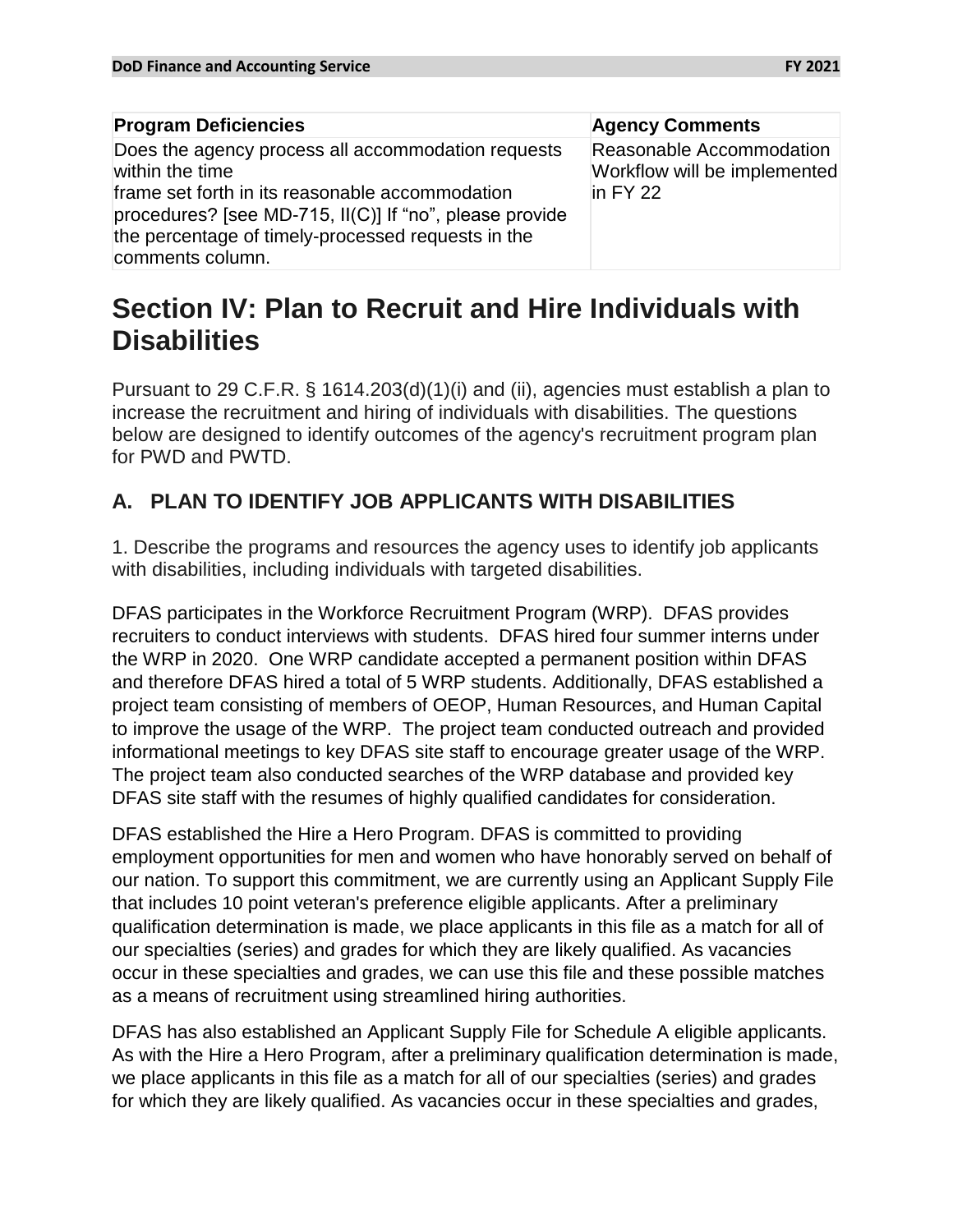we can use this file and these possible matches as a means of recruitment using this streamlined hiring authority.

DFAS representatives (including the DPM) participated in virtual career fairs. DFAS hosted personal chat rooms to connect virtually with candidates. A Veterans Career Fair was held on October 9, 2019, which consisted of potential candidates who have a disability (283 student participants). A Diversity and Inclusion Career Fair held on October 15, 2019 had 375 candidates. On November 13, 2020, 923 potential candidates met virtually with DFAS employers during a career fair. On March 18, 2020 another virtual career fair was held that consisted of 1, 252 participants from the community. There were 1,759 candidates at the career fair on April 21, 2020. A total of 2,199 students registered for the career fair on August 5, 2020.

2. Pursuant to 29 C.F.R. § 1614.203(a)(3), describe the agency's use of hiring authorities that take disability into account (e.g., Schedule A) to recruit PWD and PWTD for positions in the permanent workforce.

DFAS participates in the Workforce Recruitment Program (WRP). DFAS provides recruiters to conduct interviews with students. DFAS hired 4 WRP interns in 2020 and hired one WRP candidate for a full time position. Additionally, DFAS established a project team consisting of members of OEOP, Human Resources, and Human Capital to increase WRP hiring. The project team conducted outreach and provided informational meetings to key DFAS site staff to encourage hiring via WRP. The project team also conducted searches of the WRP database and provided resumes to their DFAS site staff with the resumes of highly qualified candidates appropriate to supervisors needs for consideration.

DFAS established the Hire a Hero Program. DFAS is committed to providing employment opportunities for men and women who have honorably served on behalf of our nation. To support this commitment, we are currently using an Applicant Supply File that includes 10 point veteran's preference eligible applicants. After a preliminary qualification determination is made, we place applicants in this file as a match for all of our specialties (series) and grades for which they are likely qualified. As vacancies occur in these specialties and grades, we can use this file to streamline hiring of these possible matches as a means of recruitment.

DFAS has also established an Applicant Supply File for Schedule A eligible applicants. As with the Hire a Hero Program, after a preliminary qualification determination is made, we place applicants in this file as a potential match for all of our specialties (series) and grades for which they are likely qualified. As vacancies occur in these specialties and grades, we use this file and these possible matches as a means of recruitment to streamline hiring.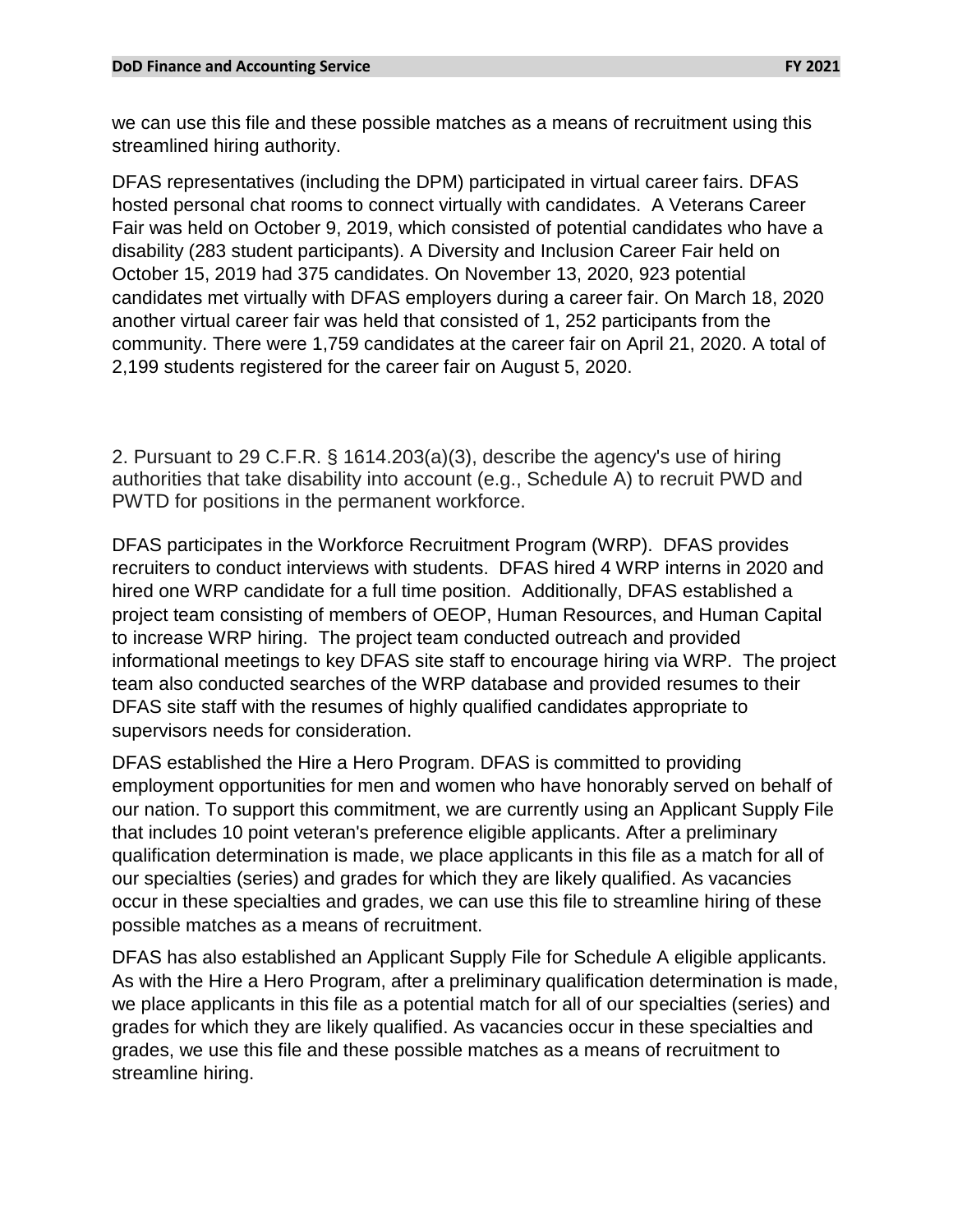DFAS also participates in the bi-annual Bender Virtual Career Fair for people with disabilities. DFAS hosted personal chat rooms to connect virtually with candidates. Representatives from DFAS chatted with many potential candidates during these career fairs.

3. When individuals apply for a position under a hiring authority that takes disability into account (e.g., Schedule A), explain how the agency (1) determines if the individual is eligible for appointment under such authority and (2) forwards the individual's application to the relevant hiring officials with an explanation of how and when the individual may be appointed.

HR Staffing performs a preliminary qualification review. Eligibility documentation (e.g., Schedule A) is also reviewed by the staffing team. Applicants are then placed in an applicant supply file as potential matches for all of the specialties (series) and grades for which they are likely qualified.

4. Has the agency provided training to all hiring managers on the use of hiring authorities that take disability into account (e.g., Schedule A)? If "yes", describe the type(s) of training and frequency. If "no", describe the agency's plan to provide this training.

#### Answer: Yes

The new Disability Employment Program Manager (DEPM) established a Schedule A brochure and distributed it to the Special Emphasis Program Managers (SEPMs) to share with supervisors and managers during the month of September. The new DPEM has briefed managers regarding Schedule A and the WRP hiring process during September of 2020.

## **B. PLAN TO ESTABLISH CONTACTS WITH DISABILITY EMPLOYMENT ORGANIZATIONS**

Describe the agency's efforts to establish and maintain contacts with organizations that assist PWD, including PWTD, in securing and maintaining employment.

We maintain contact information with the Social Security Administration for the Ticket- to-Work Program; State Vocational Rehabilitation Agencies (SVRAs) and State Disability Service agencies; DOL's Veterans' Employment and Training; and Veteran's Administration Vocational Rehabilitation and Employment (VR&E) Service.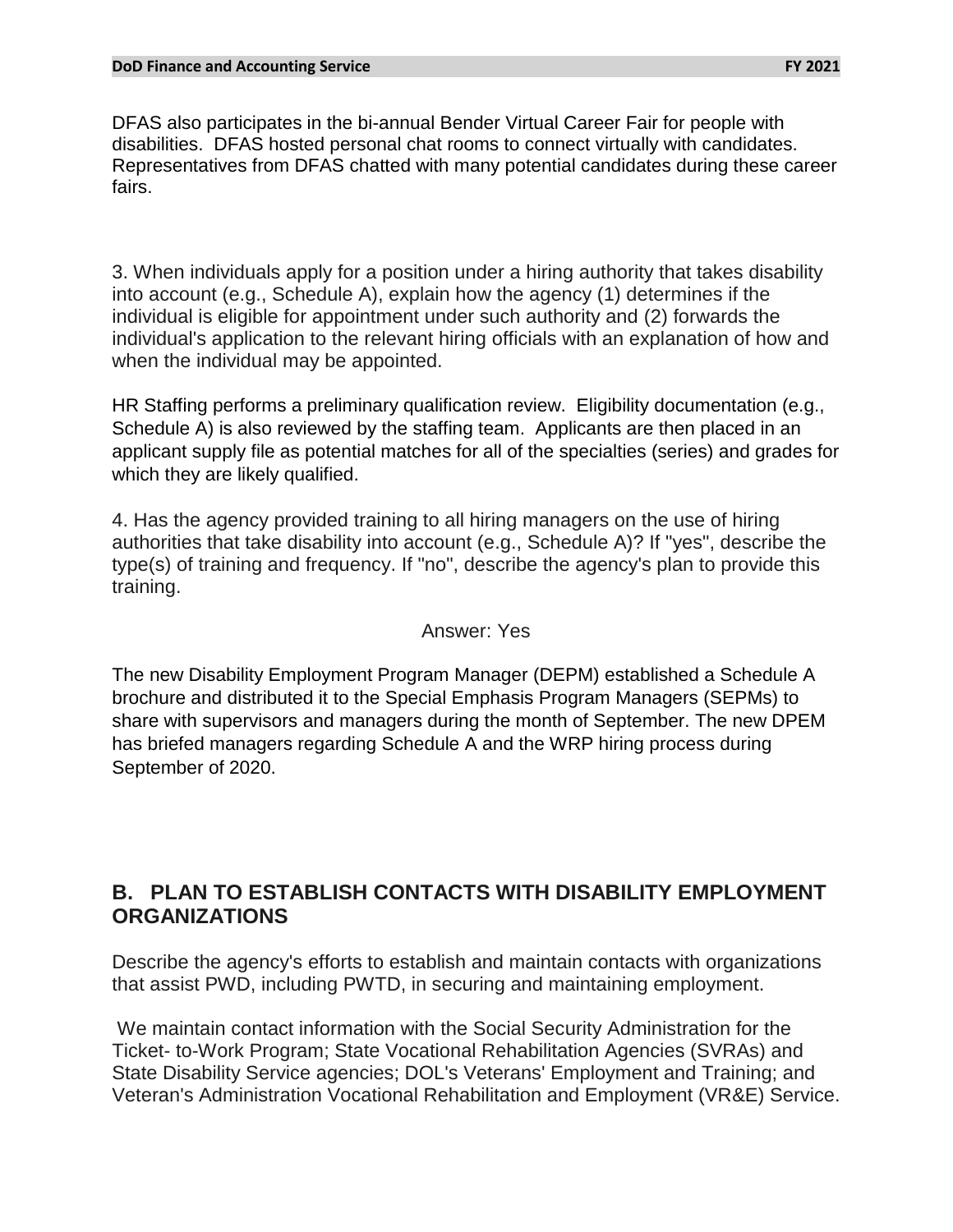## **C. PROGRESSION TOWARDS GOALS (RECRUITMENT AND HIRING)**

1. Using the goals of 12% for PWD and 2% for PWTD as the benchmarks, do triggers exist for PWD and/or PWTD among the new hires in the permanent workforce? If "yes", please describe the triggers below.

a. New Hires for Permanent Workforce (PWD) Answer: Yes

b. New Hires for Permanent Workforce (PWTD) Answer: No

New hires of PWD was 10.65% of all new appointments in FY20. New Hires of PWTD was 4.80% of all new appointments in FY20.

2. Using the qualified applicant pool as the benchmark, do triggers exist for PWD and/or PWTD among the new hires for any of the mission-critical occupations (MCO)? If "yes", please describe the triggers below.

a. New Hires for MCO (PWD) Answer: Yes

b. New Hires for MCO (PWTD) Answer: Yes

Triggers exist for PWD and PWTD in the mission-critical occupations of 0501 and 2210.

Triggers exist for PWTD in the mission-critical occupations of 0510

3. Using the relevant applicant pool as the benchmark, do triggers exist for PWD and/or PWTD among the qualified *internal* applicants for any of the mission- critical occupations (MCO)? If "yes", please describe the triggers below.

a. Qualified Applicants for MCO (PWD) Answer: Yes

b. Qualified Applicants for MCO (PWTD) Answer: Yes

Triggers exist for PWTD in the mission-critical occupations of 0501.

Triggers exist for PWD and PWTD in the mission-critical occupations of 0510.

4. Using the qualified applicant pool as the benchmark, do triggers exist for PWD and/or PWTD among employees promoted to any of the mission-critical occupations (MCO)? If "yes", please describe the triggers below.

a. Promotions for MCO (PWD) Answer: Yes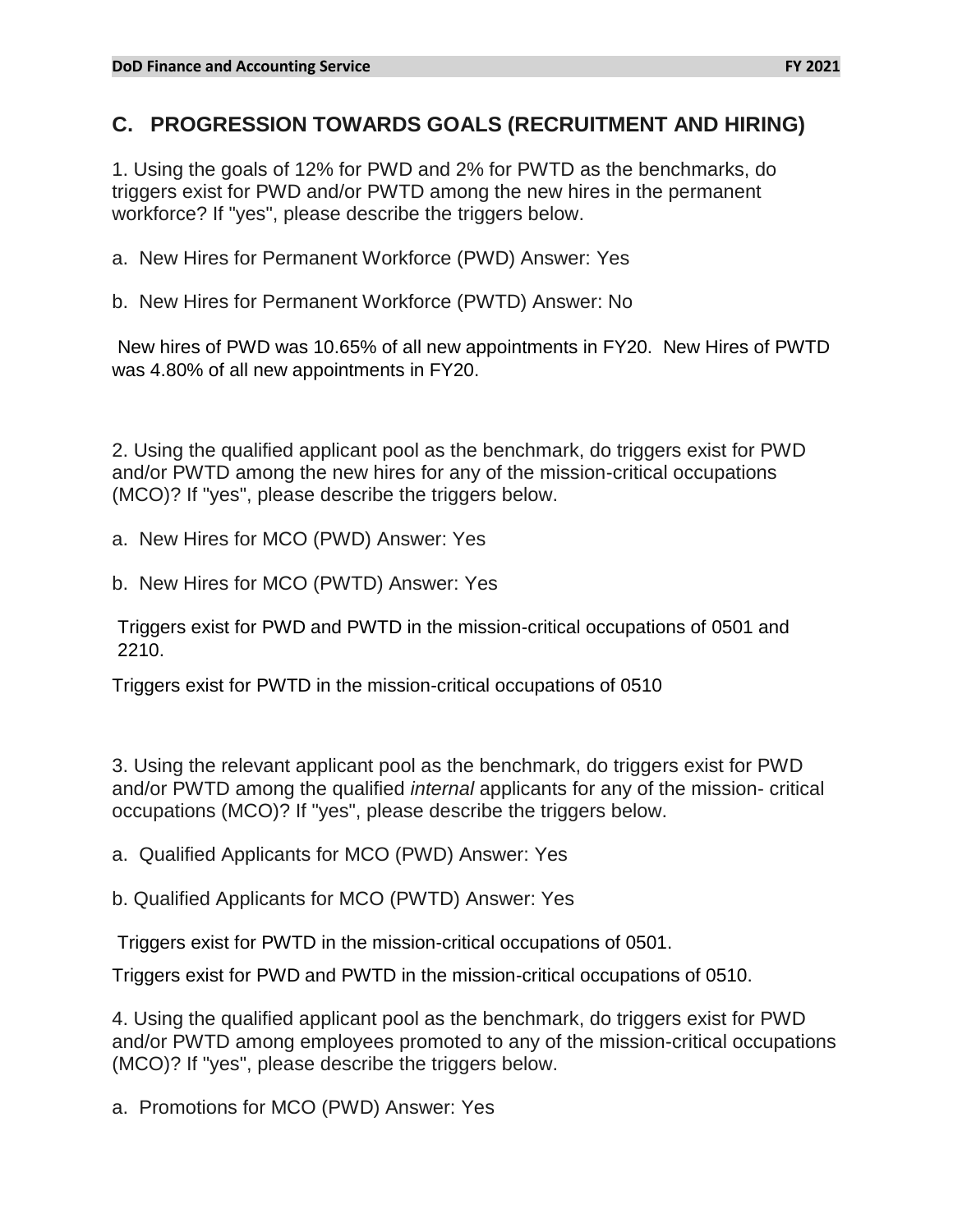b. Promotions for MCO (PWTD) Answer: Yes

Triggers exist for PWD and PWTD in the mission-critical occupations of 0510. A trigger exist for PWTD in the mission-critical occupation of 0501.

# **Section V: Plan to Ensure Advancement Opportunities for Employees with Disabilities**

Pursuant to 29 C.F.R §1614.203(d)(1)(iii), agencies are required to provide sufficient advancement opportunities for employees with disabilities. Such activities might include specialized training and mentoring programs, career development opportunities, awards programs, promotions, and similar programs that address advancement. In this section, agencies should identify, and provide data on programs designed to ensure advancement opportunities for employees with disabilities.

## **A. ADVANCEMENT PROGRAM PLAN**

Describe the agency's plan to ensure PWD, including PWTD, have sufficient opportunities for advancement.

The DFAS Succession program is intended to safeguard the DFAS mission, building leadership continuity and talent from within the agency. This is accomplished with an annual review of leadership talent through an assessment of leadership competencies, work experience, performance and professional credentials. The program is now open to all GS-12 supervisors and all GS-13 and above employees.

Mentoring Program provides career broadening opportunities that is available to employees.

## **B. CAREER DEVELOPMENT OPPORTUNITIES**

DFAS primary career development program is the Career Acclimation Program (DCAP). DCAP is a two year formal developmental training program for non-supervisory entrylevel personnel into professional and analytical positions typically targeted to GS-9 or GS-11.

Program completion date will end two years from the entry date in the program. Participants are expected to complete the mandatory program requirements within this two year period. In rare circumstances, if course work and assignments are not completed within two years, the participant will be extended until their program is successfully completed.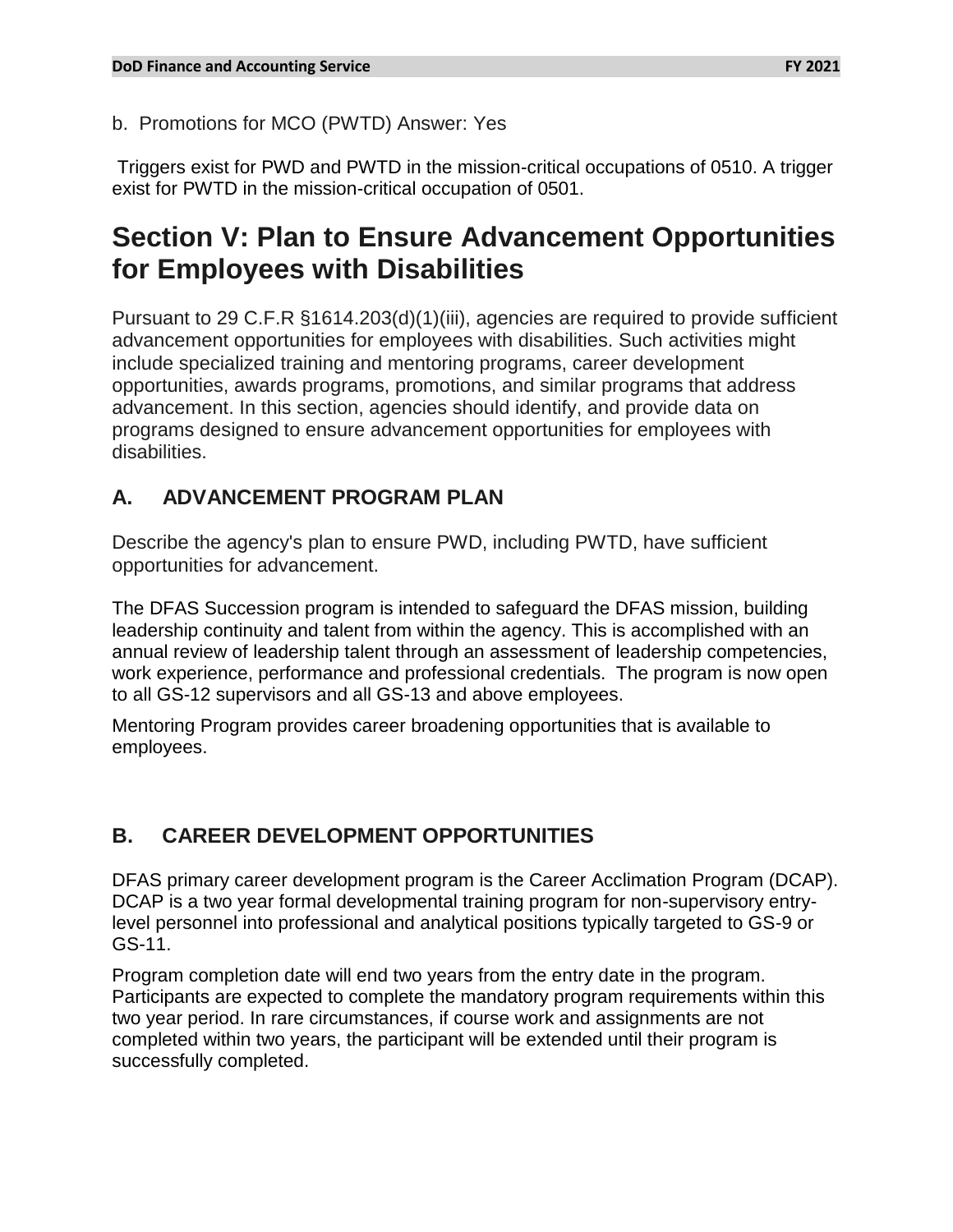#### **DoD Finance and Accounting Service FY 2021**

The goal of this program is to enhance technical skills, broaden agency and organizational awareness and develop process improvement skills to make mission area improvements by focusing development on learning the job and gaining exposure to related processes and functions.

#### DFAS also offers the Aspiring Leader Program (ALP).

ALP is as a 2-year cohort-based program that develops critical leadership competencies for candidates at the GS-11 and GS-12 level. Unlike the DCAP or LIM programs, this program is a competitive program where interested candidates must apply and are selected to be a part of the program.

The basic framework of the ALP will include a training curriculum that focuses on competencies that align with the DoD Leadership continuum and address skill gaps that emerged from interviews with senior agency leaders. Additionally, participants will have learning experiences such as rotations dictated by agency needs/mission (with possible rotations to different sites) and exposure to the strategic elements within the agency, with the goal of preparing the participants for an enterprise wide perspective. ALP participants will also be required to obtain their green belt certification.

2. Do triggers exist for PWD among the applicants and/or selectees for any of the career development programs? (The appropriate benchmarks are the relevant applicant pool for applicants and the applicant pool for selectees.) If "yes", describe the trigger(s) in the text box.

- a. Applicants (PWD) Answer: No
- b. Selections (PWD) Answer: No

3. Do triggers exist for PWTD among the applicants and/or selectees for any of the career development programs identified? (The appropriate benchmarks are the relevant applicant pool for applicants and the applicant pool for selectees.) If "yes", describe the trigger(s) in the text box.

- a. Applicants (PWTD) Answer: No
- b. Selections (PWTD) Answer: No

## **C. AWARDS**

1. Using the inclusion rate as the benchmark, does your agency have a trigger involving PWD and/or PWTD for any level of the time-off awards, bonuses, or other incentives? If "yes", please describe the trigger(s) in the text box.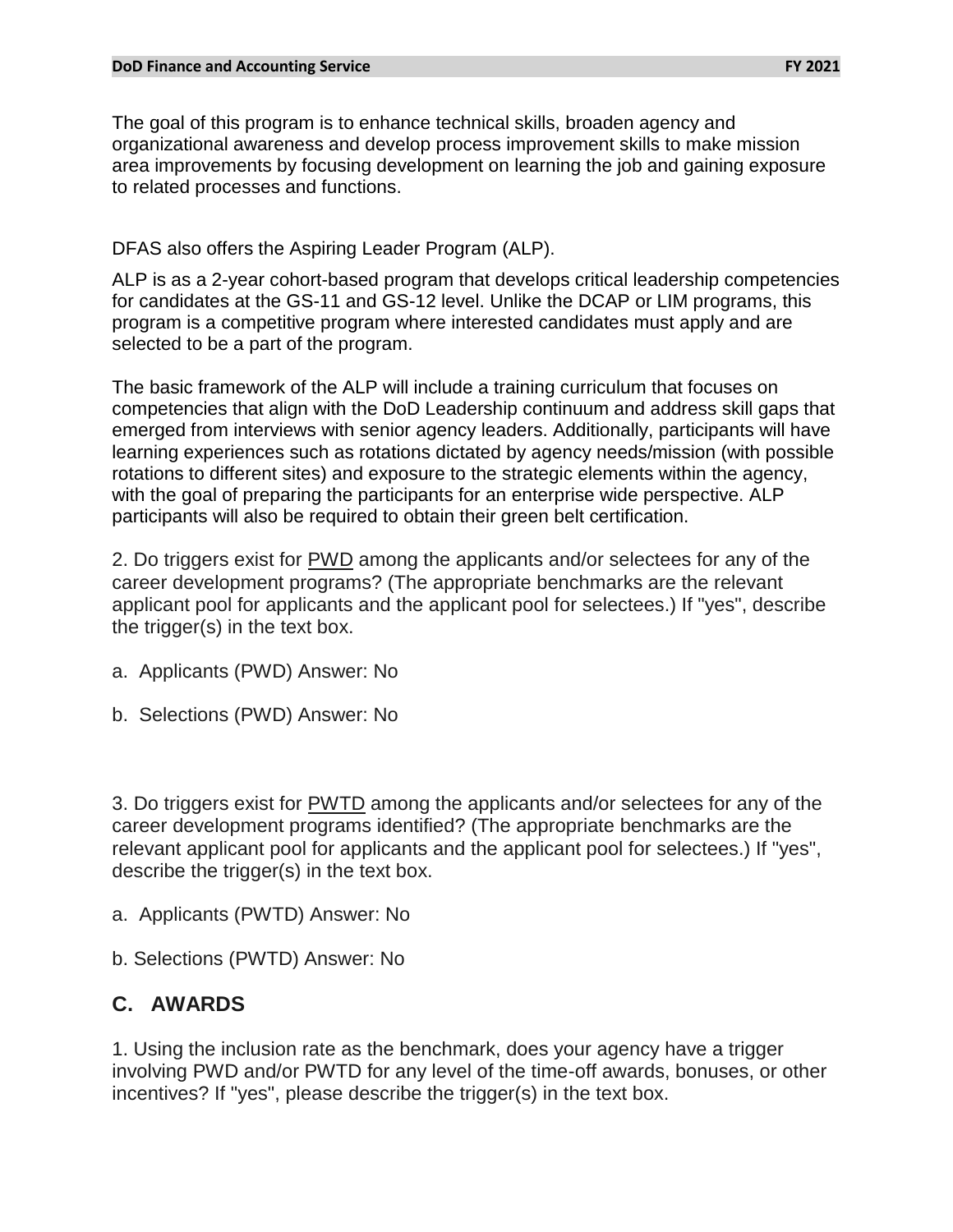#### **DoD Finance and Accounting Service FY 2021**

a. Awards, Bonuses, & Incentives (PWD) Answer: No

b. Awards, Bonuses, & Incentives (PWTD) Answer: No

2. Using the inclusion rate as the benchmark, does your agency have a trigger involving PWD and/or PWTD for quality step increases or performance-based pay increases? If "yes", please describe the trigger(s) in the text box.

- a. Pay Increases (PWD) Answer: Yes
- b. Pay Increases (PWTD) Answer: Yes

C2a. Quality Step Increases –PWD received 11.90% of awards in this category. This is 7.86 percentage points below the inclusion rate of 19.72%.

C2b. Quality Step Increases –PWTD received 1.19% of awards in this category. This is 2.22 percentage points below the inclusion rate of 3.40%

3. If the agency has other types of employee recognition programs, are PWD and/or PWTD recognized disproportionately less than employees without disabilities? (The appropriate benchmark is the inclusion rate.) If "yes", describe the employee recognition program and relevant data in the text box.

- a. Other Types of Recognition (PWD) Answer: N/A
- b. Other Types of Recognition (PWTD) Answer: N/A

## **D. PROMOTIONS**

1. Does your agency have a trigger involving PWD among the qualified internal applicants and/or selectees for promotions to the senior grade levels? (The appropriate benchmarks are the relevant applicant pool for qualified internal applicants and the qualified applicant pool for selectees.) For non-GS pay plans, please use the approximate senior grade levels. If "yes", describe the trigger(s) in the text box.

- a. SES
	- i. Qualified Internal Applicants (PWD) Answer: No
	- ii. Internal Selections (PWD) Answer: No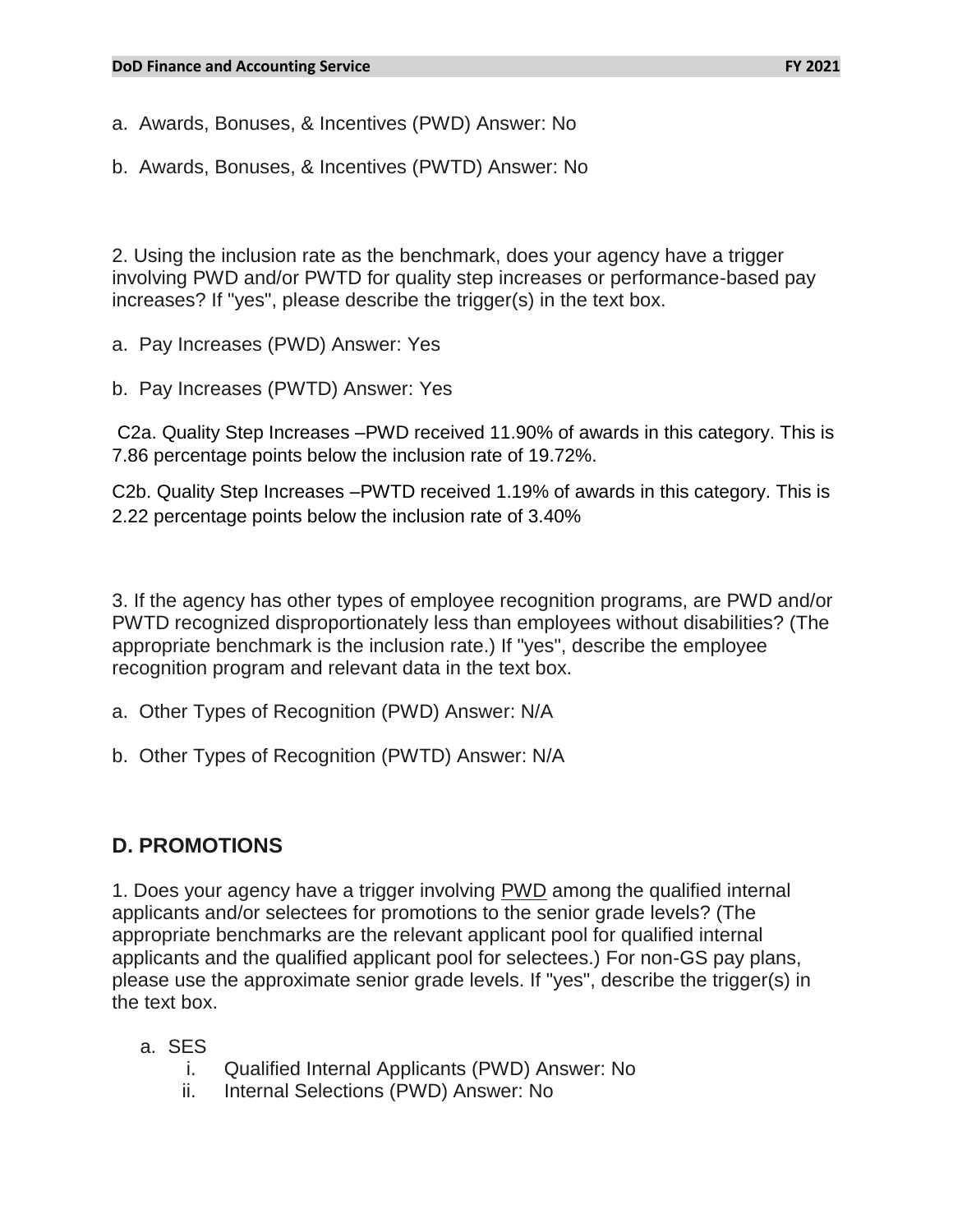- b. Grade GS-15
	- i. Qualified Internal Applicants (PWD) Answer: No
	- ii. Internal Selections (PWD) Answer: Yes
- c. Grade GS-14
	- i. Qualified Internal Applicants (PWD) Answer: No
	- ii. Internal Selections (PWD) Answer: No
- d. Grade GS-13
	- i. Qualified Internal Applicants (PWD) Answer: Yes
	- ii. Internal Selections (PWD) Answer: No

GS-15 zero selections were made from an applicant pool of 4.

GS-13: Only 21.60% of the relevant PWD applicant pool were qualified internal applicants compared to 54.98% of the overall relevant applicant pool that were qualified internal applicants.

2. Does your agency have a trigger involving PWTD among the

qualified *internal* applicants and/or selectees for promotions to the senior grade levels? (The appropriate benchmarks are the relevant applicant pool for qualified internal applicants and the qualified applicant pool for selectees.) For non-GS pay plans, please use the approximate senior grade levels. If "yes", describe the trigger(s) in the text box.

- a. SES
	- a. Qualified Internal Applicants (PWTD) Answer: No
	- b. Internal Selections (PWTD) Answer: No
- b. Grade GS-15
	- a. Qualified Internal Applicants (PWTD) Answer: Yes
	- b. Internal Selections (PWTD) Answer: No
- c. Grade GS-14
	- a. Qualified Internal Applicants (PWTD) Answer: No
	- b. Internal Selections (PWTD) Answer: No
- d. Grade GS-13
	- a. Qualified Internal Applicants (PWTD) Answer: No
	- b. Internal Selections (PWTD) Answer: No

GS-15 Zero of the relevant PWTD applicant pool (2) were qualified internal applicants compared to 49.50% of the overall relevant applicant pool that were qualified internal applicants.

3. Using the qualified applicant pool as the benchmark, does your agency have a trigger involving PWD among the new hires to the senior grade levels? For non-GS pay plans, please use the approximate senior grade levels. If "yes", describe the trigger(s) in the text box.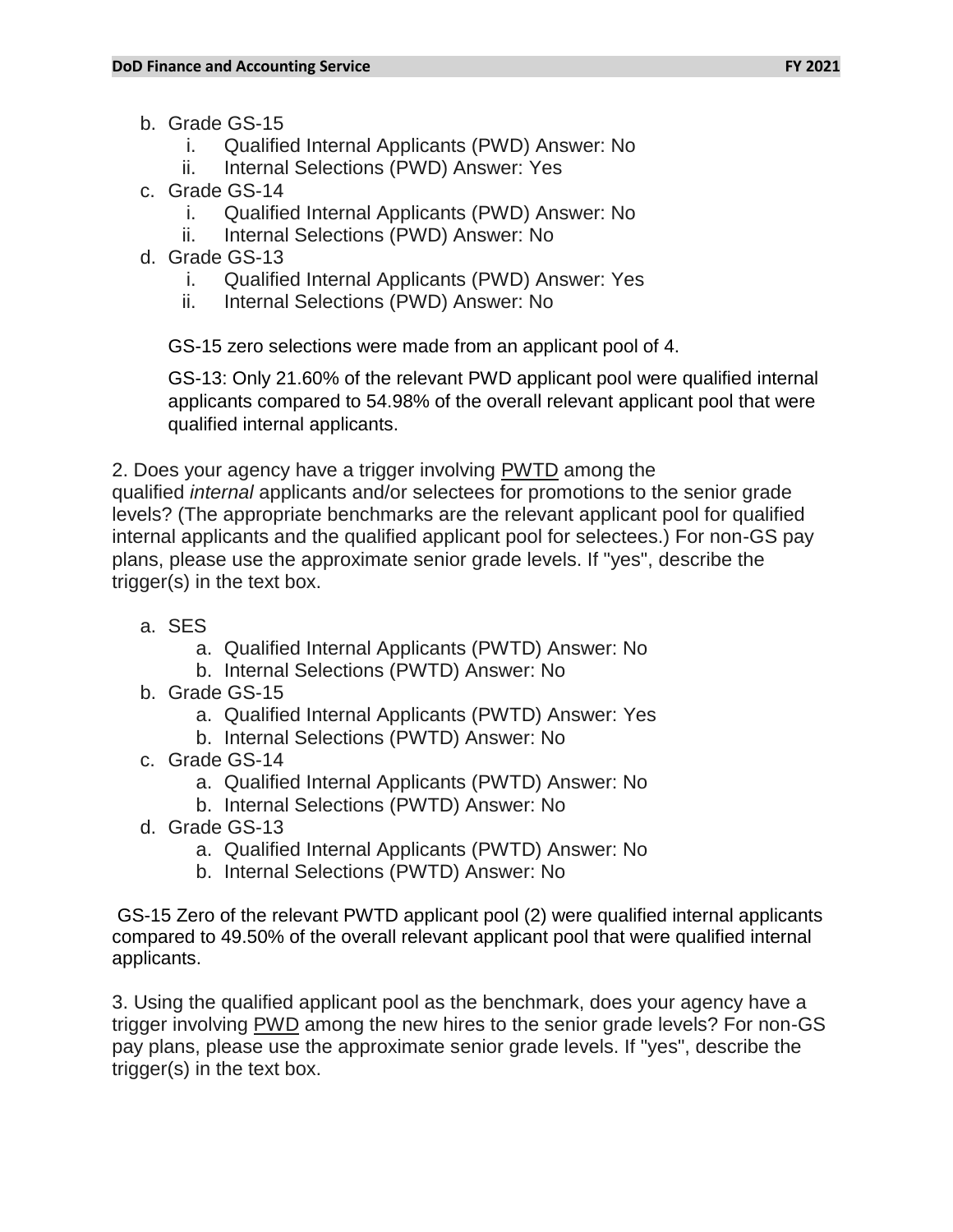- a. New Hires to SES (PWD) Answer: No
- b. New Hires to GS-15 (PWD) Answer: No
- c. New Hires to GS-14 (PWD) Answer: No
- d. New Hires to GS-13 (PWD) Answer: Yes

GS-13 Zero of qualified PWD applicants were selected compared to an overall selection rate of 2.27%.

4. Using the qualified applicant pool as the benchmark, does your agency have a trigger involving PWTD among the new hires to the senior grade levels? For non-GS pay plans, please use the approximate senior grade levels. If "yes", describe the trigger(s) in the text box.

- a. New Hires to SES (PWTD) Answer: No
- b. New Hires to GS-15 (PWTD) Answer: No
- c. New Hires to GS-14 (PWTD) Answer: No
- d. New Hires to GS-13 (PWTD) Answer: No

5. Does your agency have a trigger involving PWD among the

qualified *internal* applicants and/or selectees for promotions to supervisory positions? (The appropriate benchmarks are the relevant applicant pool for qualified internal applicants and the qualified applicant pool for selectees.) If "yes", describe the trigger(s) in the text box.

- a. Executives
	- i. Qualified Internal Applicants (PWD) Answer: No
	- ii. Internal Selections (PWD) Answer: Yes
- b. Managers
	- i. Qualified Internal Applicants (PWD) Answer: No
	- ii. Internal Selections (PWD) Answer: No
- c. Supervisors
	- i. Qualified Internal Applicants (PWD) Answer: Yes
	- ii. Internal Selections (PWD) Answer: Yes

Executives: Zero selections were made from an applicant pool of 4 (0.00%).

Supervisors: Qualified Internal applicants for PWD was at 9.22% compared to the benchmark of 13.0%. Internal sections was 4.88% compared to the benchmark of 13.0%.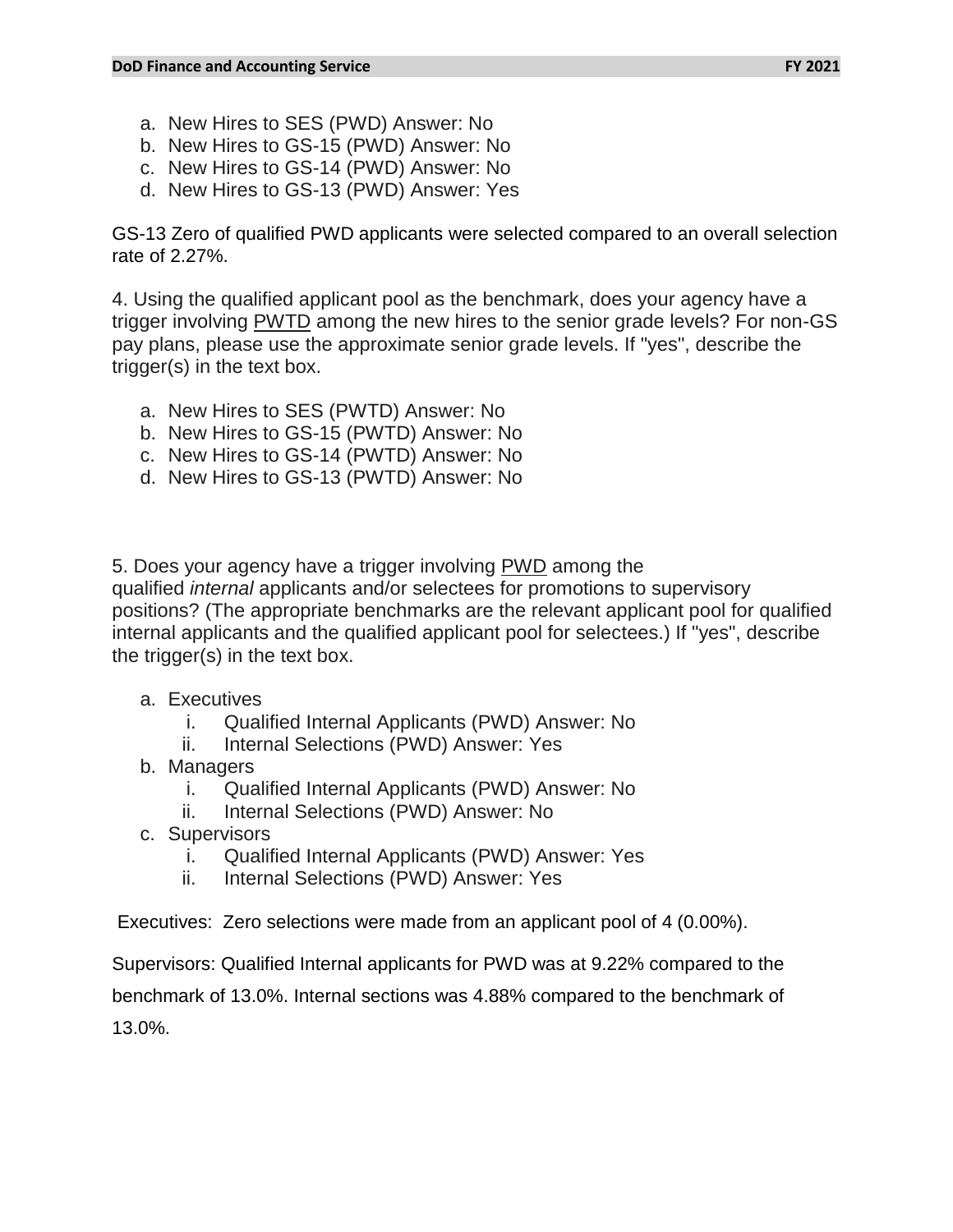6. Does your agency have a trigger involving PWTD among the qualified *internal* applicants and/or selectees for promotions to supervisory positions? (The appropriate benchmarks are the relevant applicant pool for qualified internal applicants and the qualified applicant pool for selectees.) If "yes", describe the trigger(s) in the text box.

- a. Executives
	- i. Qualified Internal Applicants (PWTD) Answer: No
	- ii. Internal Selections (PWTD) Answer: No
- b. Managers
	- i. Qualified Internal Applicants (PWTD) Answer: No
	- ii. Internal Selections (PWTD) Answer: No
- c. Supervisors
	- i. Qualified Internal Applicants (PWTD) Answer: No
	- ii. Internal Selections (PWTD) Answer: No

7. Using the qualified applicant pool as the benchmark, does your agency have a trigger involving PWD among the selectees for new hires to supervisory positions? If "yes", describe the trigger(s) in the text box.

- a. New Hires for Executives (PWD) Answer: No
- b. New Hires for Managers (PWD) Answer: Yes
- c. New Hires for Supervisors (PWD) Answer: No

Managers: There is a trigger for the number of disabled hires for managers position (3.45%) compared to 5.89% individuals without disabilities that were hired.

8. Using the qualified applicant pool as the benchmark, does your agency have a trigger involving PWTD among the selectees for new hires to supervisory positions? If "yes", describe the trigger(s) in the text box.

- a. New Hires for Executives (PWTD) Answer: No
- b. New Hires for Managers (PWTD) Answer: No
- c. New Hires for Supervisors (PWTD) Answer: No

# **Section VI: Plan to Improve Retention of Persons with Disabilities**

To be a model employer for persons with disabilities, agencies must have policies and programs in place to retain employees with disabilities. In this section, agencies should: (1) analyze workforce separation data to identify barriers retaining employees with disabilities; (2) describe efforts to ensure accessibility of technology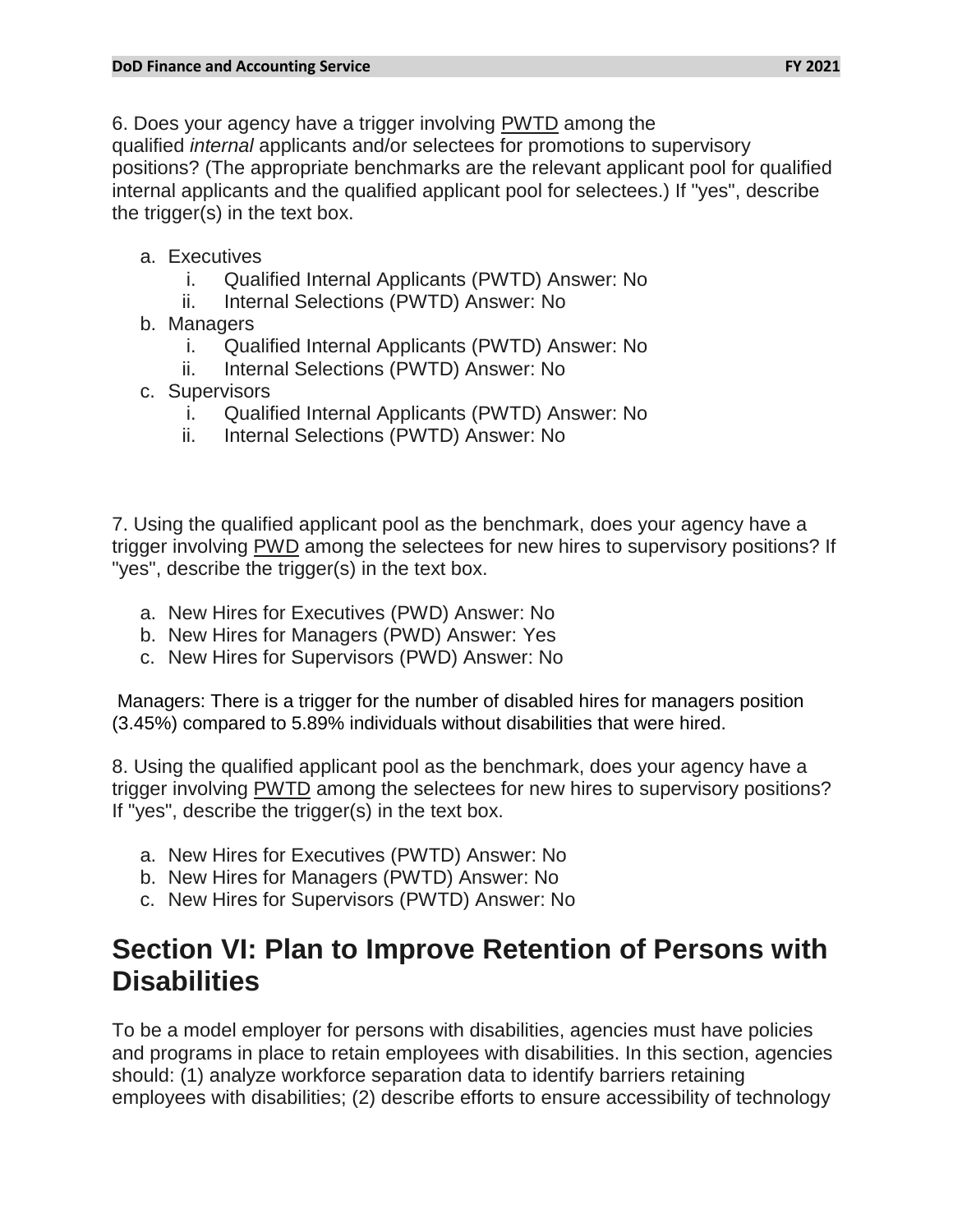and facilities; and (3) provide information on the reasonable accommodation program and workplace personal assistance services.

## **A. VOLUNTARY AND INVOLUNTARY SEPARATIONS**

1. In this reporting period, did the agency convert all eligible Schedule A employees with a disability into the competitive service after two years of satisfactory service (5 C.F.R. § 213.3102(u)(6)(i))? If "no", please explain why the agency did not convert all eligible Schedule A employees.

### Answer: Yes

2. Using the inclusion rate as the benchmark, did the percentage of PWD among voluntary and involuntary separations exceed that of persons without disabilities? If "yes", describe the trigger below.

- a. Voluntary Separations (PWD) Answer: No
- b. Involuntary Separations (PWD) Answer: No

3. Using the inclusion rate as the benchmark, did the percentage of PWTD among voluntary and involuntary separations exceed that of persons without targeted disabilities? If "yes", describe the trigger below.

- a. Voluntary Separations (PWTD) Answer: No
- b. Involuntary Separations (PWTD) Answer: No

4. If a trigger exists involving the separation rate of PWD and/or PWTD, please explain why they left the agency using exit interview results and other data sources.

# **B. ACCESSIBILITY OF TECHNOLOGY AND FACILITIES**

Pursuant to 29 C.F.R. § 1614.203(d)(4), federal agencies are required to inform job applicants and employees of their rights under Section 508 of the Rehabilitation Act of 1973 (29 U.S.C. § 794(b)), concerning the accessibility of agency technology, and the Architectural Barriers Act of 1968 (42 U.S.C. § 4151 - 4157), concerning the accessibility of agency facilities. In addition, agencies are required to inform individuals where to file complaints if other agencies are responsible for a violation.

1. Please provide the internet address on the agency's public website for its notice explaining employees' and applicants' rights under Section 508 of the Rehabilitation Act, including a description of how to file a complaint.

[http://dodcio.defense.gov/DoDSection508/Std\\_Stmt.aspx](http://dodcio.defense.gov/DoDSection508/Std_Stmt.aspx)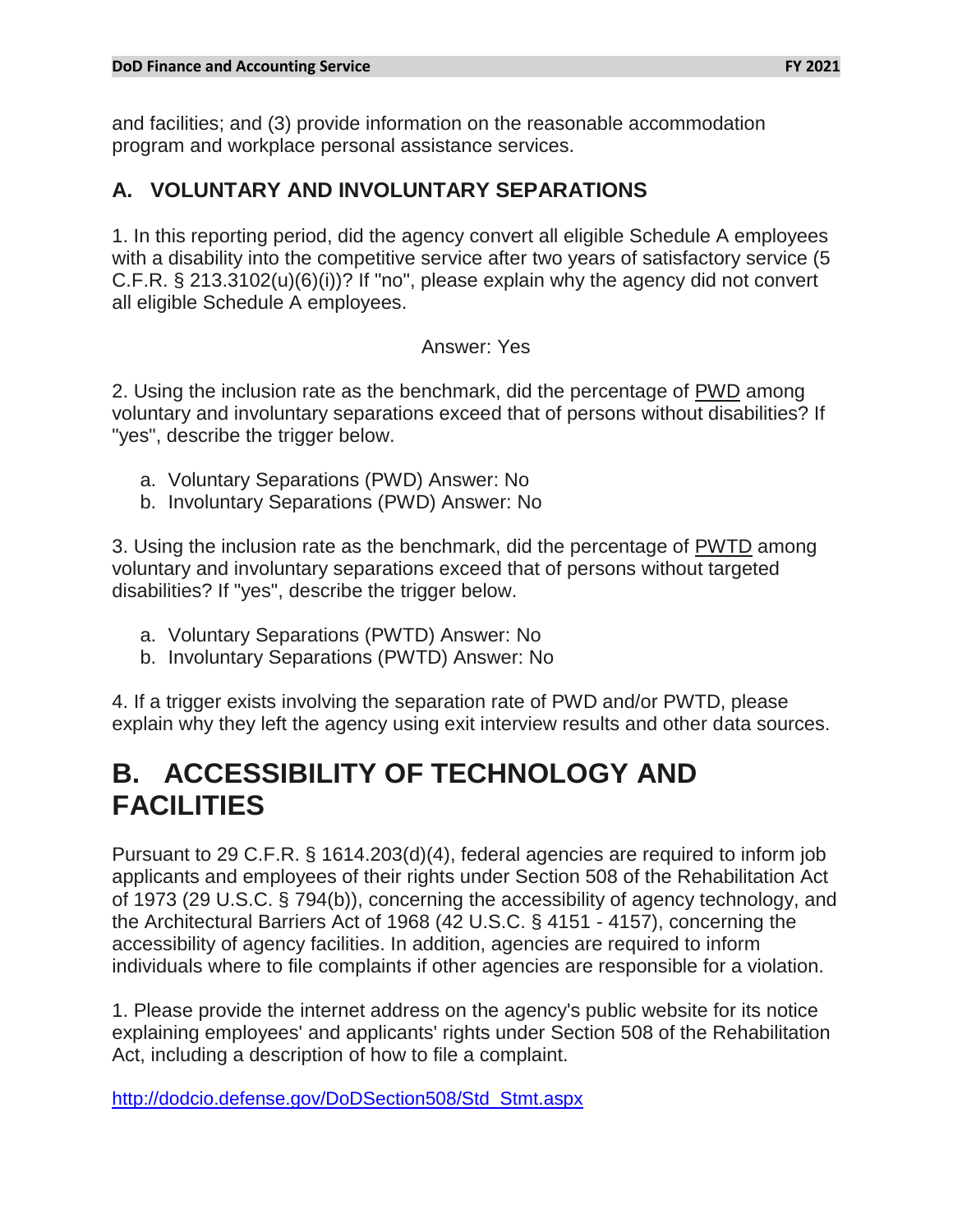The individual experiencing difficulties accessing content on a DFAS website may submit a DoD Section 508 Form to http://dodcio.defense.gov/DoDSection508/Section508Form.aspx

2. Please provide the internet address on the agency's public website for its notice explaining employees' and applicants' rights under the Architectural Barriers Act, including a description of how to file a complaint.

https://dodcio.defense.gov/Portals/0/Documents/Section%20508/DoDS508\_FactSheet [Compliant.pdf](https://dodcio.defense.gov/Portals/0/Documents/Section%20508/DoDS508_FactSheet_Compliant.pdf)

This link is to the agency's Reasonable Accommodation Instructions. These instructions contain guidance on how to initiate an EEO Discrimination Complaint.

3. Describe any programs, policies, or practices that the agency has undertaken, or plans on undertaking over the next fiscal year, designed to improve accessibility of agency facilities and/or technology.

The DFAS Disability Employment Program Manager and Section 508 Program Coordinator has been attending Change Control Board (CCB) meetings to be proactive to ensure that matters related to accessibility are considered when making changes to the IT infrastructure. The CCB is the approval authority for all proposed change requests pertaining to the DFAS DMI III Information Technology (IT) Infrastructure.

DFAS established a Section 508 ICT Accessibility Team. The purpose of this team is:

•To assist the Accessibility Team Chair in implementing 508 standards through the maintenance of the Section 508 policy by keeping abreast of best industry practices and considering them during the revision of the policy.

• Provide governance for the DFAS Section 508 program.

•To be a liaison for each DFAS directorate or section by bringing issues, complaints or problems into the limelight and to disseminate information to management.

The Disability Employment Program Manager is engaged with meetings regarding updated changes that will be made to the main entrance at the Indianapolis site.

DFAS will also be establishing an Employee Resource Group (ERG) for people with disabilities. This ERG will advise management on matters affecting employment of people with disabilities, to include accessibility of agency facilities and technology.

DFAS is scheduled to have a Green Belt project take place to resolve the issue with Adobe Connect not being 508 compliance.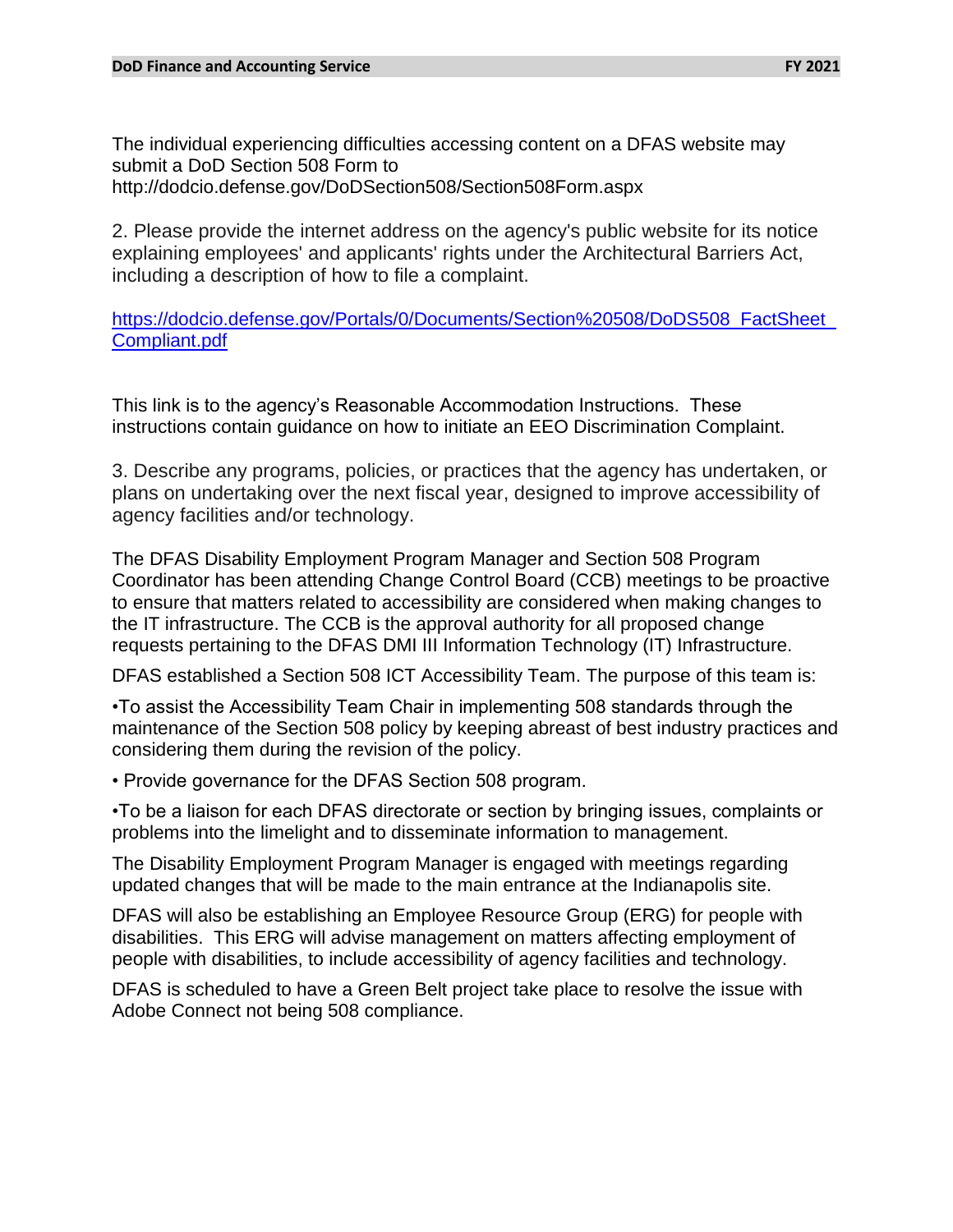# **C. REASONABLE ACCOMMODATION PROGRAM**

Pursuant to 29 C.F.R. § 1614.203(d)(3), agencies must adopt, post on their public website, and make available to all job applicants and employees, reasonable accommodation procedures.

1. Please provide the average time frame for processing initial requests for reasonable accommodations during the reporting period. (Please do not include previously approved requests with repetitive accommodations, such as interpreting services.)

The average processing time for reasonable accommodation requests in FY 2020 was 14.6 business days.

2. Describe the effectiveness of the policies, procedures, or practices to implement the agency's reasonable accommodation program. Some examples of an effective program include timely processing requests, timely providing approved accommodations, conducting training for managers and supervisors, and monitoring accommodation requests for trends.

DFAS has established a Workflow to better manage and track requests for reasonable accommodation. The projected deployment of this workflow is January, 2021.

Additionally, DFAS continues to maintain full-time ASL interpreting staff at 4 of the 5 main sites.

# **D. PERSONAL ASSISTANCE SERVICES ALLOWING EMPLOYEES TO PARTICIPATE IN THE WORKPLACE**

Pursuant to 29 C.F.R. § 1614.203(d)(5), federal agencies, as an aspect of affirmative action, are required to provide personal assistance services (PAS) to employees who need them because of a targeted disability, unless doing so would impose an undue hardship on the agency.

Describe the effectiveness of the policies, procedures, or practices to implement the PAS requirement. Some examples of an effective program include timely processing requests, timely providing approved services, conducting training for managers and supervisors, and monitoring PAS requests for trends.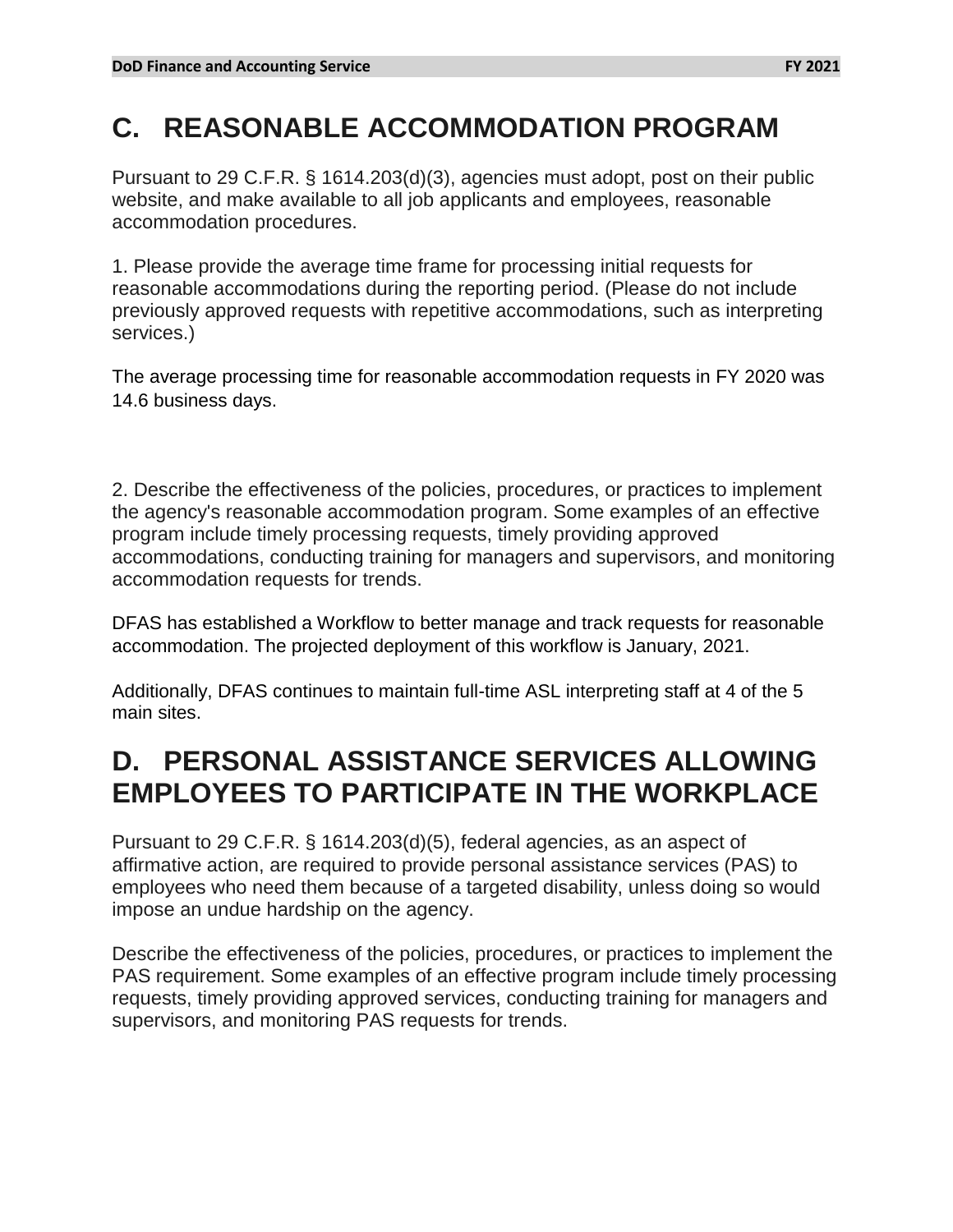# **Section VII: EEO Complaint and Findings Data**

# **A. EEO COMPLAINT DATA INVOLVING HARASSMENT**

1. During the last fiscal year, did a higher percentage of PWD file a formal EEO complaint alleging harassment, as compared to the government-wide average?

Answer: No

2. During the last fiscal year, did any complaints alleging harassment based on disability status result in a finding of discrimination or a settlement agreement?

Answer: No

3. If the agency had one or more findings of discrimination alleging harassment based on disability status during the last fiscal year, please describe the corrective measures taken by the agency.

In process of hiring a new Disability Program Manager. Will conduct a deeper review of data to identify trends that may impact upward mobility of occupations that feed into management positions. Data to be analyzed include management position feeder pools; applicant flow data for new hires and internal competitive promotions; summer intern trends, complaints data, exit interview, separations, reasonable accommodations.

# **B.**

# **EEO COMPLAINT DATA INVOLVING REASONABLE ACCOMMODATION**

1. During the last fiscal year, did a higher percentage of PWD file a formal EEO complaint alleging failure to provide a reasonable accommodation, as compared to the government-wide average?